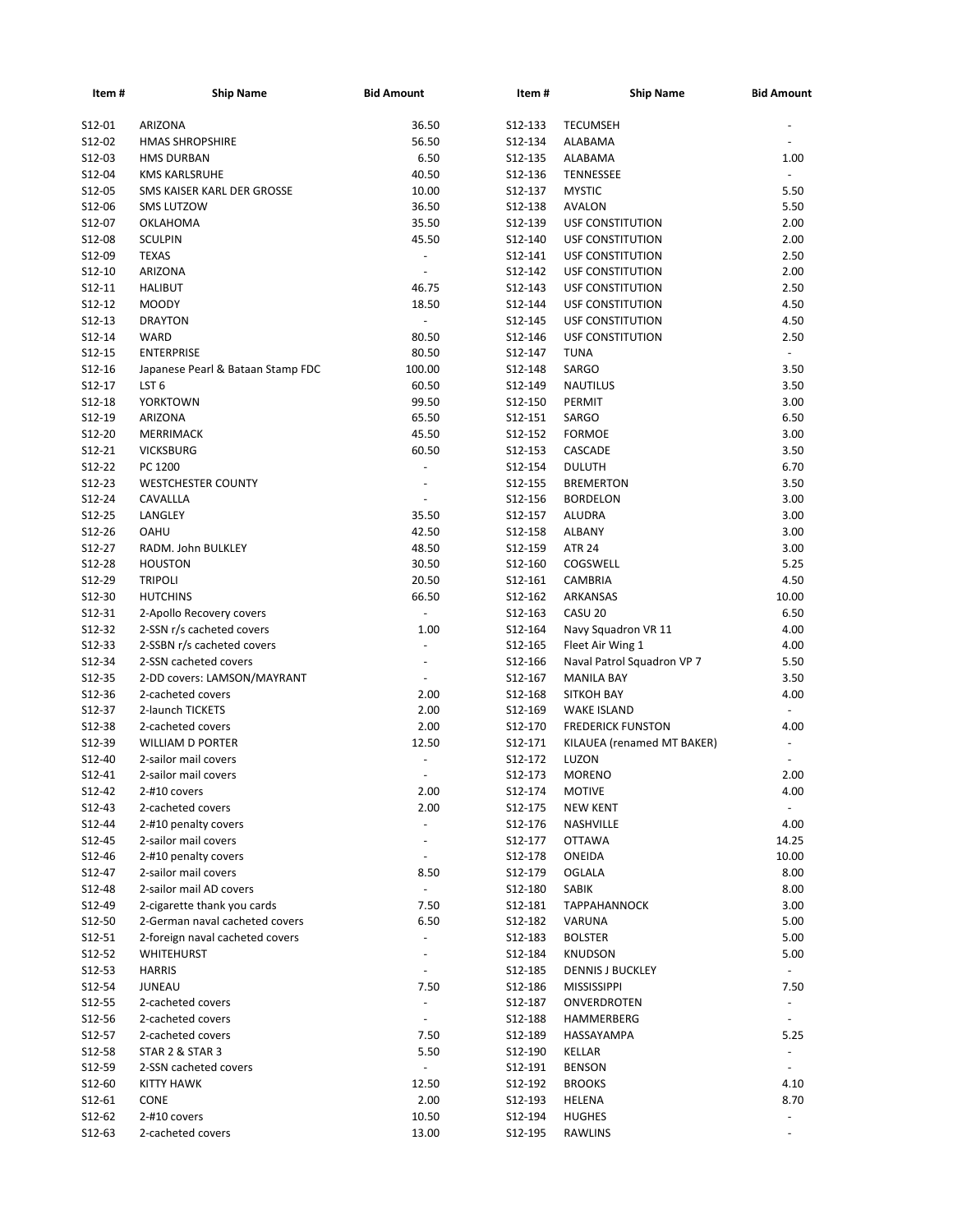| S12-64           | 2-sailor mail covers       | 8.50                     | S12-196            | <b>WITEK</b>                                      | 2.00 |
|------------------|----------------------------|--------------------------|--------------------|---------------------------------------------------|------|
| S12-65           | WW1 soldiers mail          | 3.50                     | S12-197            | CALVERT                                           |      |
| S12-66           | INS RESHEF (Israeli Navy)  | 55.50                    | S12-198            | <b>FLOYD B PARKS</b>                              |      |
| S12-67           | <b>ENHANCE</b>             | ÷,                       | S12-199            | WILLIAM C LAWE                                    |      |
| S12-68           | 2-#10 penalty covers       | ÷,                       | S12-200            | <b>JOHNSTON</b>                                   |      |
| S12-69           | <b>NEW JERSEY</b>          | 2.00                     | S12-201            | CONSERVER                                         |      |
| S12-70           | 2-#10 covers               | $\overline{a}$           | S12-202            | VOGELGESANG                                       | 2.00 |
| S12-71           | <b>TACOMA</b>              | 12.50                    | S12-203            | RIGEL                                             |      |
| S12-72           | NEW JERSEY                 | 13.50                    | S12-204            | 2-SSN commissioning covers                        |      |
| S12-73           | SOUTH DAKOTA               | 13.00                    | S12-205            | 2-SSN keel lay covers                             |      |
| S12-74           | WASHINGTON                 | 17.00                    | S12-206            | 2-SSN launch covers                               |      |
| S12-75           | <b>NORTH CAROLINA</b>      | 18.60                    | S12-207            | 2-SSN launch covers                               |      |
| S12-76           | <b>DES MOINES</b>          | 13.00                    | S12-208            | 2-SSN commissioning covers                        |      |
| S12-77           | PENNSYLVANIA               | 12.50                    | S12-209            | 2-SSN commissioning covers                        |      |
| S12-78           | SAILFISH                   | 10.50                    | S12-210            | 2-SSN commissioning covers                        |      |
| S12-79           | <b>NAUTILUS</b>            | 5.00                     | S12-211            | 2-SSN commissioning covers                        |      |
| S12-80           | <b>SUPPLY</b>              | 13.00                    | S12-212            | 2-SSN launch covers                               |      |
| S12-81           | NAUTILUS                   | 66.50                    | S12-213            | 2-SSN launch covers                               |      |
| S12-82           | LANCASTER                  | $\blacksquare$           | S12-214            | Apollo Soyuz                                      |      |
| S12-83           | <b>NIMITZ</b>              | 14.50                    | S12-215            | Apollo Soyuz                                      |      |
| S12-84           | <b>WEST VIRGINIA</b>       | 25.50                    | S12-216            | 2-SSN keel lay covers                             |      |
| S12-85           | Submarine V-3 (USS BONITA) | 20.75                    | S12-217            | 2-SSN Christening covers                          |      |
| S12-86           | <b>WINSTON CHURCHILL</b>   | 2.50                     | S12-218            | 2-SSN Decom covers                                |      |
| S12-87           | <b>DWIGHT D EISENHOWER</b> | 7.50                     | S12-219            | 2-nuc subs cacheted covers                        |      |
| S12-88           | O'KANE                     | $\Box$                   | S12-220            | 2-SSN commissioning covers                        |      |
| S12-89           | <b>GUAM</b>                | 3.50                     | S12-221            | 2-SSBN cacheted covers                            |      |
| S12-90           | SONOMA                     | 4.50                     | S12-222            | 2-nuc subs cacheted covers                        |      |
| S12-91           | <b>RAMAPO</b>              | $\blacksquare$           | S12-223            | 2-SSBN christen cacheted covers                   |      |
| S12-92           | <b>GRIFFIN</b>             | 5.50                     | S12-224            | 2-SSBN christen cacheted covers                   | 1.00 |
| S12-93           | <b>BOBOLINK</b>            | 7.50                     | S12-225            | 2-SSN launch covers                               |      |
| S12-94           | <b>BARBERO</b>             | 4.00                     | S12-226            | 2-SSBN commissioning covers                       |      |
| S12-95           | BAYA                       | 4.00                     | S12-227            | 2-SSN commissioning covers                        |      |
| S12-96<br>S12-97 | BAYA<br><b>BECUNA</b>      | 4.00<br>4.00             | S12-228<br>S12-229 | 2-SSN commissioning covers<br>2-SSN launch covers |      |
| S12-98           | <b>BECUNA</b>              | 4.00                     | S12-230            | 2-SSN launch covers                               |      |
| S12-99           | <b>BERGALL</b>             | $\blacksquare$           | S12-231            | 2-SSN keel lay covers                             |      |
| S12-100          | <b>BESUGO</b>              | 4.00                     | S12-232            | 2-SSBN christen cacheted covers                   | 1.00 |
| S12-101          | <b>BLACKFIN</b>            | 5.50                     | S12-233            | 2-SSN launch covers                               | 1.50 |
| S12-102          | CAIMAN                     | 4.00                     | S12-234            | 2-SSBN christen cacheted covers                   | 1.50 |
| S12-103          | <b>BLENNY</b>              | 4.00                     | S12-235            | 2-nuc subs christening covers                     | 1.00 |
| S12-104          | <b>BLOWER</b>              | 4.00                     | S12-236            | 2-SSN commissioning covers                        | 1.00 |
| S12-105          | <b>BLUEBACK</b>            | 4.00                     | S12-237            | 2-SSN commissioning covers                        | 1.00 |
| S12-106          | <b>BOARFISH</b>            | $\overline{\phantom{a}}$ | S12-238            | 2-SSN commissioning covers                        | 1.00 |
| S12-107          | BARBERO                    | $\blacksquare$           | S12-239            | 2-SSN launch covers                               |      |
| S12-108          | <b>CHUBB</b>               | 4.00                     | S12-240            | 2-SSN launch covers                               |      |
| S12-109          | <b>BUGARO</b>              | 4.00                     | S12-241            | 2-SSN launch covers                               |      |
| S12-110          | PADDLE                     | 6.10                     | S12-242            | 2-SSN keel lay covers                             |      |
| S12-111          | NEW JERSEY                 | 8.55                     | S12-243            | 2-SSN keel lay covers                             |      |
| S12-112          | IOWA                       | 6.00                     | S12-244            | 2-SSN keel lay covers                             |      |
| S12-113          | <b>GEORGIA</b>             | 10.55                    | S12-245            | 2-nuc sub keel lay covers                         |      |
| S12-114          | <b>NEVADA</b>              | 11.65                    | S12-246            | 2-SSN commissioning covers                        |      |
| S12-115          | ALASKA                     | 5.50                     | S12-247            | 2-SSN commissioning covers                        |      |
| S12-116          | SACRAMENTO                 | 6.50                     | S12-248            | 2-nuc sub commissioning covers                    |      |
| S12-117          | <b>PROTEUS</b>             | 10.60                    | S12-249            | 2-SSN launch covers                               |      |
| S12-118          | <b>FLORIDA</b>             | 3.00                     | S12-250            | 2-SSN launch covers                               |      |
| S12-119          | <b>FLORIDA</b>             | 2.00                     | S12-251            | 2-nuc sub launch covers                           |      |
| S12-120          | <b>FLORIDA</b>             | 2.50                     | S12-252            | 2-SSN launch covers                               | 1.00 |
| S12-121          | NEVADA                     | 2.00                     | S12-253            | 2-SSN commissioning covers                        |      |
| S12-122          | <b>NEVADA</b>              | 3.00                     | S12-254            | 2-SSN launch covers                               |      |
| S12-123          | <b>WEST VIRGINIA</b>       | 2.50                     | S12-255            | 2-SSN keel lay covers                             |      |
| S12-124          | OHIO                       | 2.00                     | S12-256            | 2-SSN keel lay covers                             |      |
| S12-125          | OHIO                       | 1.00                     | S12-257            | 2-SSN sea trials covers                           |      |
| S12-126          | KENTUCKY                   | $\blacksquare$           | S12-258            | 2-SSN commissioning covers                        |      |
| S12-127          | PATRICK HENRY              | ÷,                       | S12-259            | 2-SSN commissioning covers                        |      |
| S12-128          | SAM RAYBURN                | 3.00                     | S12-260            | 2-SSN launch covers                               |      |